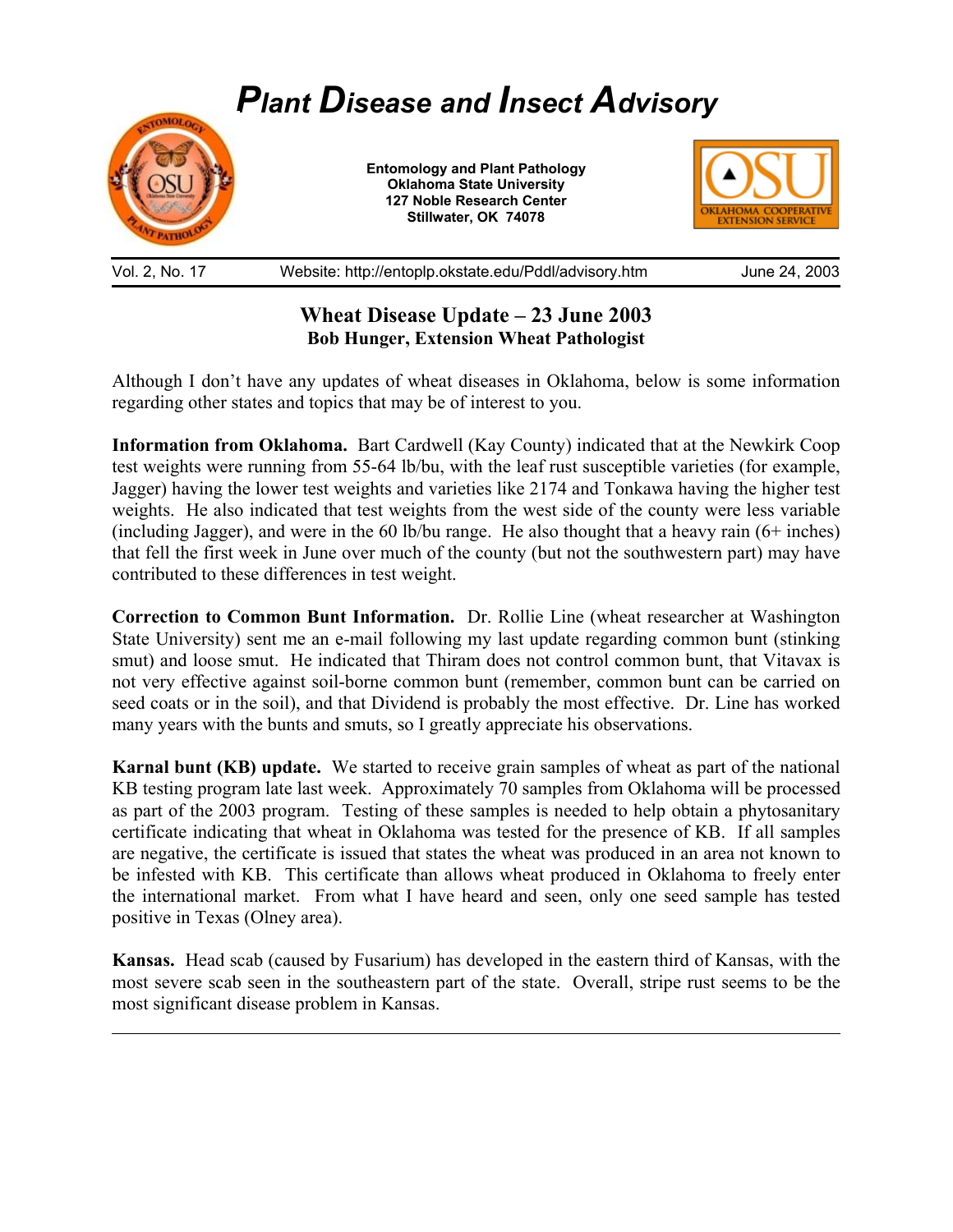## **Tomato Problem Identified as Curly Top - A Virus Disease John Damicone, Extension Plant Pathologist, Richard Grantham, Director, Plant Disease and Insect Diagnostic Laboratory**

Reports and samples of tomato plants that are severely stunted, pale green, and have curled leaves with purple-colored veins have been pouring in from across the state (**Figs. 1 and 2**). Levels of the problem are very high ( $>50\%$ ) in some plantings in western Oklahoma. About 30% of the tomato variety trial at Bixby is affected. This problem, which resembles a virus disease, has been observed almost every year in Oklahoma since the 1980's, but usually only isolated plants are affected. This year the problem is obviously more severe and widespread. Affected plants do not recover and die or remain stunted without setting additional fruit. For some time now, the problem has been attributed to feeding by the potato (or tomato) psyllid which causes "psyllid yellows". In psyllid yellows, damage is caused by a toxin that the immature psyllids (nymphs) produce as they feed. Reported symptoms of psyllid yellows are very similar to those observed on the affected tomato plants. In previous years, testing of symptomatic plants with a serological screen for several common viruses that affect tomato has been negative. The negative test results for virus have supported the "psyllid yellows" theory. However, careful examination of affected plants this year has revealed no signs of psyllids or their prior presence.



**Fig 1.** Stunted tomato plants with pale green leaves and upwardly curled leaves caused by beet curly top virus.

The problem also closely resembles "curly top", caused by beet curly top virus (BCTV). BCTV has long been a problem in semi-arid regions of the Western U.S. BCTV is a gemini virus for which available serological tests are not effective. This explains why previous virus testing has not detected BCTV. Using a commercial DNA hybridization test, and a PCR test conducted at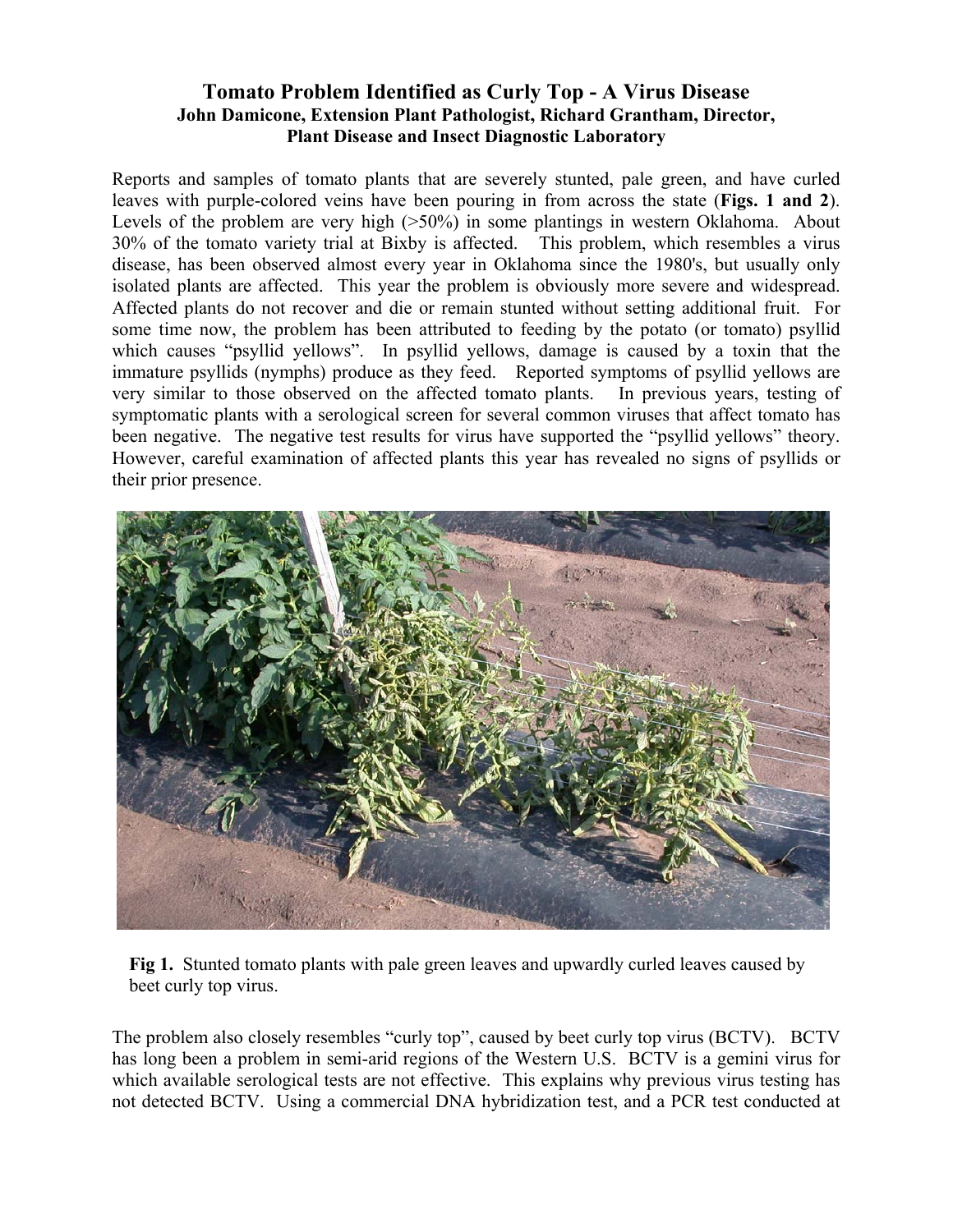U.C. Davis by Dr. Bob Gilbertson, we have recently confirmed that the problem is indeed curly top, caused by BCTV.

Curly top disease has long been a severe problem on tomatoes in the states of New Mexico, Utah, California, Washington and Oregon. It is considered the most important disease of tomato in many of these areas. The disease has a wide host range, but is particularly severe on sugar beets, tomato, pepper, and spinach. Curly top is caused by beet curly top virus (BCTV). The virus is in the gemini virus group which are DNA rather than RNA-encoded viruses. Most



**Fig 2.** Purple discoloration of leaf veins on tomato caused by beet curly top virus.

gemini viruses are spread by whitefies, but BCTV is transmitted to from plant to plant by the beet leafhopper, *Circulifer tenellus.* Both the virus and the beet leafhopper have very wide host ranges. Once acquired by the leafhopper, BCTV is carried for the rest of the leafhopper's life, and thus long distance spread is common. Infected plants are usually scattered in a field. The beet leafhopper acquires the virus from infected crop plants or weeds such as wild mustards and Russian thistle. Only brief feeding periods (seconds) are required for the leafhopper to acquire the virus and transmit it to new plants. Plants begin to show symptoms about 7 to 14 days after they are first infected by a leafhopper. Tomato is not a preferred host for the beet leafhopper; however the leafhoppers transmit the virus to tomato while sampling it.

Management of curly top disease is difficult. Efforts to breed resistance to curly top into tomatoes have been largely unsuccessful. All currently available tomato varieties are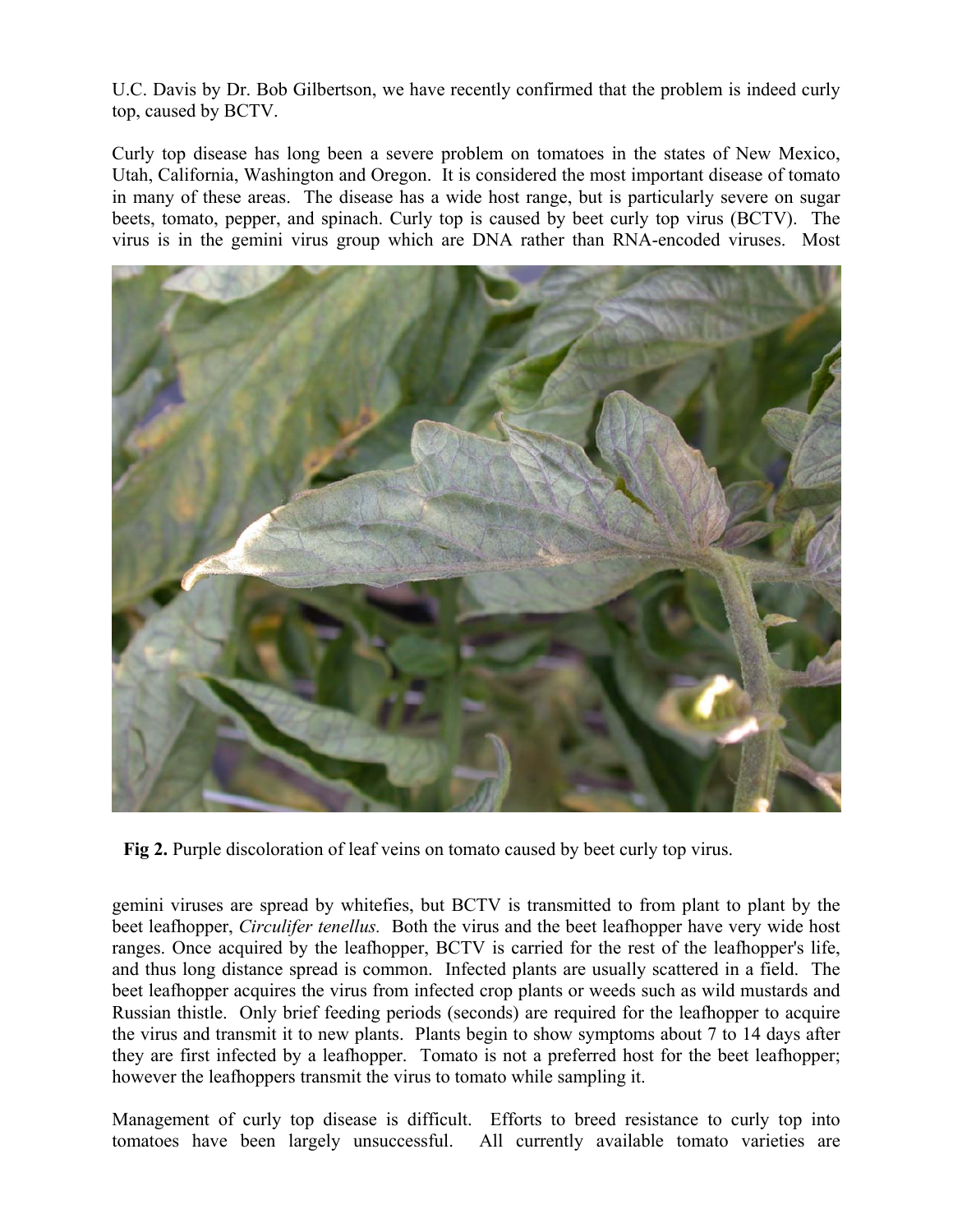susceptible. Spraying tomatoes with insecticides does not control the disease because leafhoppers migrate from distant places and do not reproduce or remain in tomato fields. By the time migrating leafhoppers succumb to an insecticide, they have already transmitted the virus to the tomatoes. When symptoms of curly top become evident in tomatoes, the leafhoppers have long since moved away to other crops or weeds which they prefer. Removing symptomatic plants is probably a good idea, but since the vector does not remain in tomato fields, there probably is little secondary, or plant to plant spread within a field. Other management strategies have focused on using cultural practices that reduce the attractiveness of tomato to the leafhoppers. The beet leafhopper (and most other insect vectors) is attracted to widely spaced, vigorous plants grown in open areas where the plants sharply contrast with the surrounding soil. In areas where curly top is chronic, dense plant spacing, shading, row covers, and intercropping have been reported to reduce levels of curly top.

We are unsure as to what the future hold for this disease in Oklahoma. Even in states where curly top has been a problem for many years, levels of the disease vary greatly from year to year. It is my suspicion that we have had curly top for some time, but it has been misdiagnosed as psyllid yellows. The sporadic nature of this disease is thought to be the result of yearly variation in overwintering leaf hopper populations and their migration pattern. We do not know where the virus-carrying leafhoppers originated, or where overwintering sources of the virus are that affected this year's tomato crop.

## **Watermelon Disease Update John Damicone, Extension Plant Pathologist**



 $\overline{a}$ 

The rainy and humid weather of late has been favorable for watermelon disease outbreaks. Last week I observed a field in the central part of the state that was severely infested with anthracnose. This field had not been treated with fungicide preventively, and since lesions were present on the stems, it is doubtful that vine death from anthracnose could be avoided in this field. Anthracnose is a splash dispersed disease that is favored by warm, rainy weather. Conditions also have been favorable for downy mildew, but I have not yet seen downy mildew or heard any reports on this

disease. The downy mildew forecast program (http://www.ces.ncsu.edu/depts/pp/cucurbit/) continues to show the potential for long distance transport of this fungus into Oklahoma from south Texas. No additional sources (infested fields) have been reported in Texas.

Spray programs utilizing broad spectrum fungicides should be implemented on watermelon if they have not already been. Chlorothalonil (Bravo, etc.) and mancozeb (Dithane, etc) offer good preventive activity against both downy mildew and anthracnose. The addition of thiophanatemethyl (Topsin) is beneficial for additional anthracnose control. The strobilurin fungicides Quadris, Cabrio, and Flint also are effective against anthracnose, but their activity against downy mildew has not been confirmed in Oklahoma. Applications on 14-day intervals are sufficient early in the season, but shorter (7-day) intervals are required under heavy disease pressure. All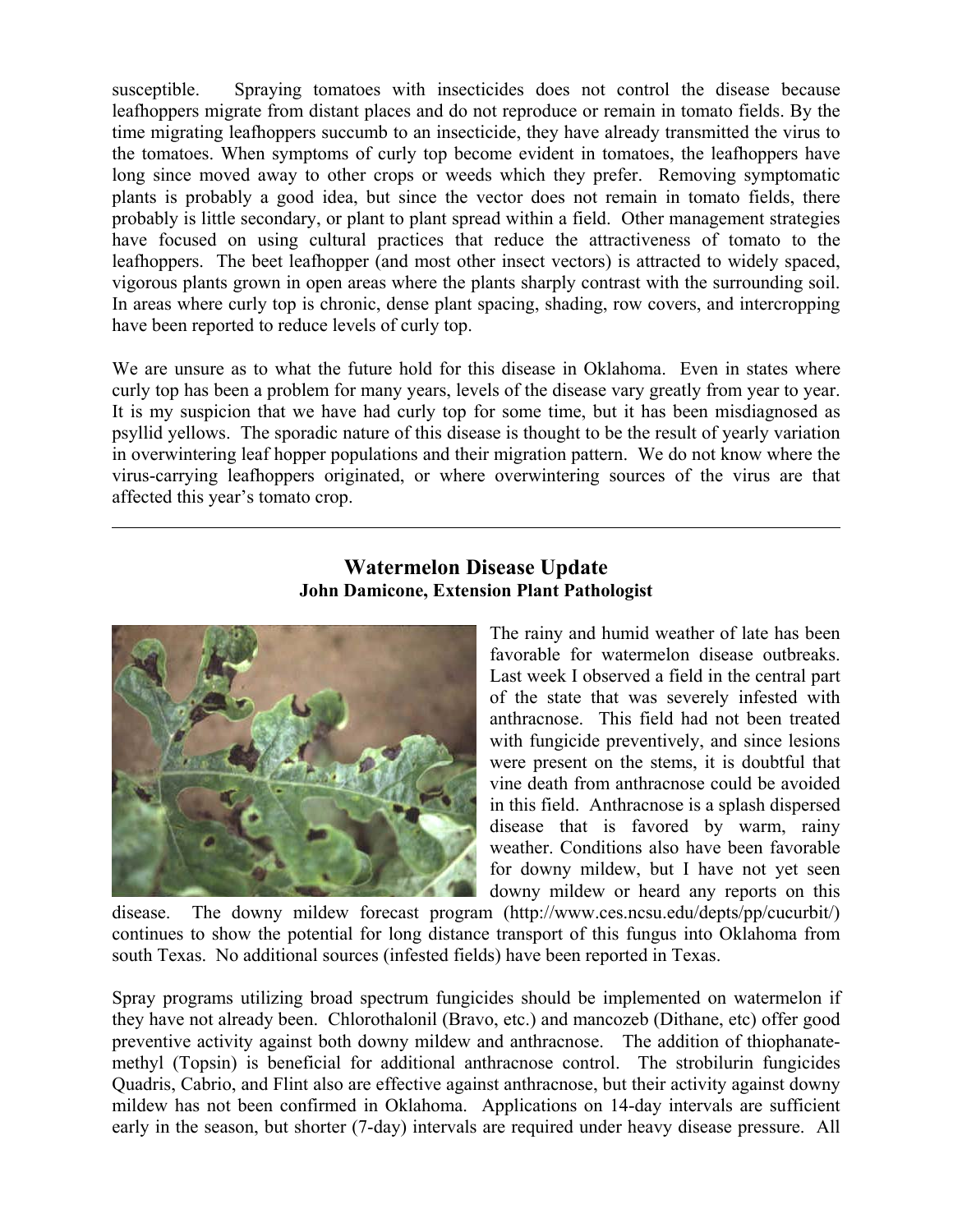of these fungicides except mancozeb have some degree of activity on powdery mildew should that disease also become a problem later in the season. Nova, Procure and sulfur (Microthiol, etc) are very active against powdery mildew, but have no effect on anthracnose or downy mildew.

## **Plan a Program for Control of Early Leaf Spot on Peanut John Damicone, Extension Plant Pathologist**

State-wide, conditions have been very favorable for the development of early leaf spot in peanut up to this point in 2003. The early leaf spot advisory program (http://agweather.mesonet.org/) is reporting a uniform accumulation of infection hours and last effective spray dates at various locations across the state (Table 1). This is similar to the situation that was reported in June of last year. Remember that in 2002 leaf spot ended up causing damage in many may fields in the state where fungicide applications were not made on a timely basis. While we cannot predict

future weather conditions for the remainder of the growing season, we are fast approaching a time when the initial fungicide spray for early leaf spot should be made. Spanish varieties should be first treated 30 days after planting while it is possible to delay the first application on runners to about 40 days after planting. Given a 15 May planting date, we are rapidly approaching a time when the advisory program will also recommend a first spray (last effective spray date on or after 15 May). Ken Jackson has already reported leaf spot symptoms near Erik on volunteer peanuts.

 $\overline{a}$ 



 **Table 1.** Early leaf spot advisory output for peanut as of 23 June 2003.

| Location    | <b>Cumulative infection hours</b> | Last effective spay date |
|-------------|-----------------------------------|--------------------------|
| Altus       | 122                               | 5 June                   |
| Eric        | 118                               | 5 June                   |
| Burneyville | 277                               | 9 June                   |
| Chickasha   | 187                               | 7 June                   |
| Ft. Cobb    | 128                               | 4 June                   |
| Hinton      | 175                               | 5 June                   |
| Hollis      | 122                               | 5 June                   |
| Mangum      | 139                               | 5 June                   |
| Tipton      | 109                               | 4 June                   |